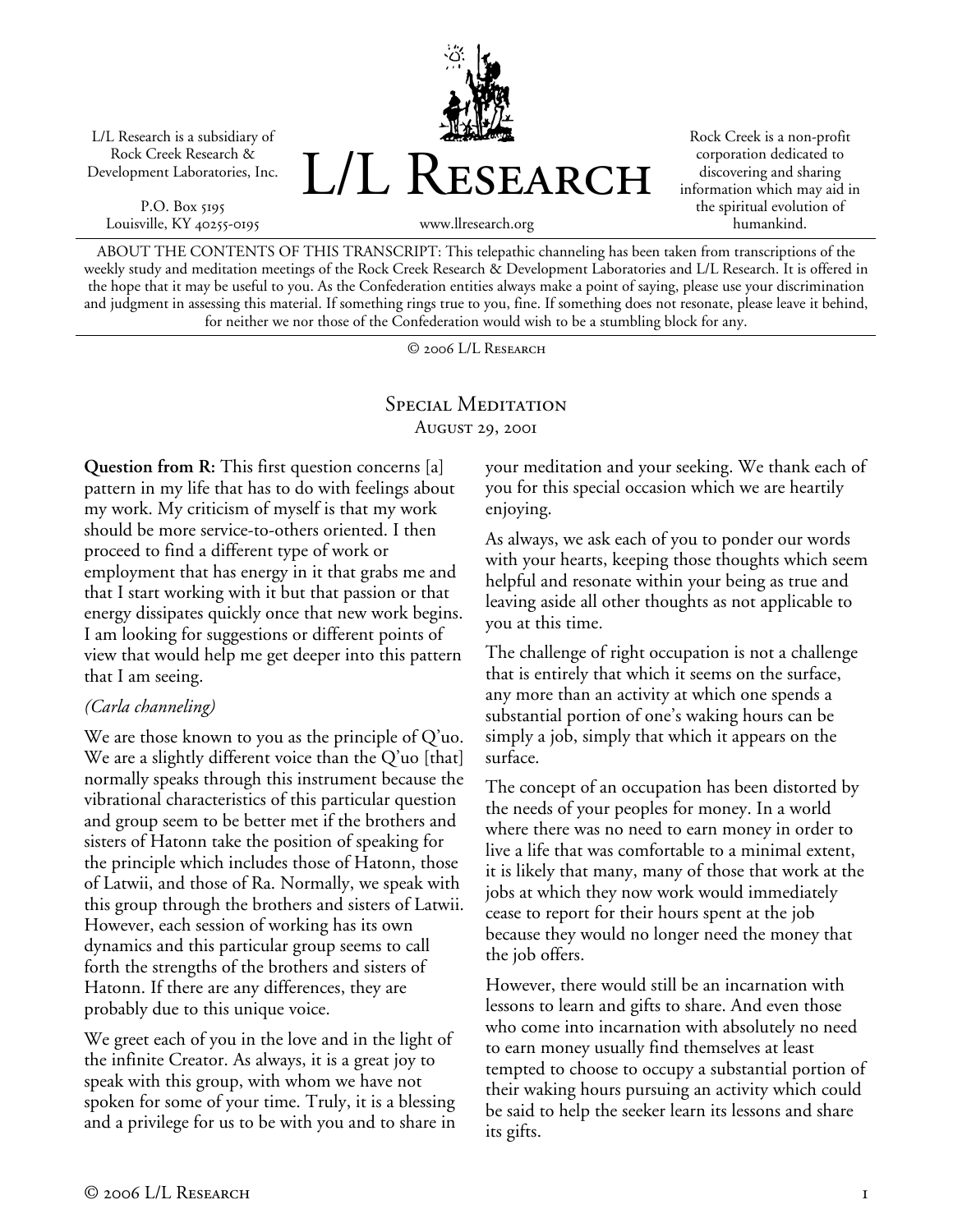It is easy to see the materialism of the world and its ways. It is less easy to see how the materialism in which the seeker lives may have penetrated into areas of the metaphysical and caused elements of the work ethic to become elements of spiritual materialism. This is a subtle area of contemplation but we recommend it to the one known as R.

For the rules and the ways of the world and the spirit are genuinely, from the core outward, different. And when evaluating the spiritual work of issues such as this—which have so many elements in the physical and so many elements in the metaphysical world—it is well to ponder how to frame that great and genuine desire of the heart to serve in a way that allows the seeker to see into, to penetrate into the deeper workings of desire, and to sift out those elements which have to do with the world and its ways, in order that the real form, the real skeleton, the real muscles and sinews that underlie the flesh of spiritual seeking may be viewed.

For there is a structure to right occupation in the spiritual sense. And that has to do with those things that are of worth in the spirit rather than in the world, in the heart rather than in the mind, and in the intuition and the resonances of feeling rather than in the logic and reason that characterize intellection and ratiocinated thought.

One thing we would suggest in pondering this issue is a review of the gifts which have been brought through into the personality shell available to the seeker in this incarnation and to ask the self how best these gifts might be shared. We are aware that the one known as R wishes, for instance, to investigate the possibilities of working with the younger entities among your people, feeling that perhaps working with these young entities may be of more service than working with the adult versions of the entities which are all the Creator.

We suggest to the one known as R that this may well be a reasonable concept. The one known as R may well have gifts that would feed into these relationships with younger entities. This can be investigated in several ways: by thought, by research, and to an extent by experience.

We would point out that the job, the career, is, in form, connected more with money than with the gifts that one shares, whereas activity that can be chosen of oneself offers a clear and far more elastic form of inquiry. In other words, it is possible to

place oneself in certain organizations through what this instrument would call volunteering time and attention in certain ways, and to allow oneself to come into contact with and interact with entities of that younger age so that many questions upon the seeker's mind might be explored.

Is there indeed a special gift that seems to be called for by younger entities who may have greater needs than the simple need to learn? Is there a resonance when actual experience replaces theoretical thought?

We suggest this for the simple reason that interaction with another self or other selves, while often very confusing, contains within it a tremendous potential for learning. When one is confined within the privacy of one's thoughts, suppositions that may or may not be true cannot be at all examined with the same efficiency as when these suppositions are placed cheek by jowl with actual experience. In the process of following relationships begun with such younger entities among your peoples, much data may be taken in; much, certainly, of linear information but far more than that, much of the visceral, the gut reaction. In this way there may be more of a rounded and full shape to the thinking.

We would at this time transfer this contact to the one known as Jim. We are those of Q'uo. We leave this instrument in love and in light.

### *(Jim channeling)*

I am Q'uo, and greet each again in love and in light through this instrument. In addition to that which we have spoken through the one known as Carla, we would add through this instrument the utilization of one's passion in determining that occupation into which one places one's desires and dreams as a means by which to serve others. As one looks at the skills which have been brought forth into this present incarnation and evaluates that level of expertise, shall we say, added to this, we would heartily recommend the investigation of any area in which one finds excitement, interest, passion—a desire to serve increased by the pleasure of serving.

In truth, there are truly no mistakes, for all entities are the Creator. One can only serve the Creator. All expenditures of energy are a service to the one Creator. Therefore, in order to serve in a most fulfilling manner and to achieve that brilliance and vividness of the variety of colors of service, shall we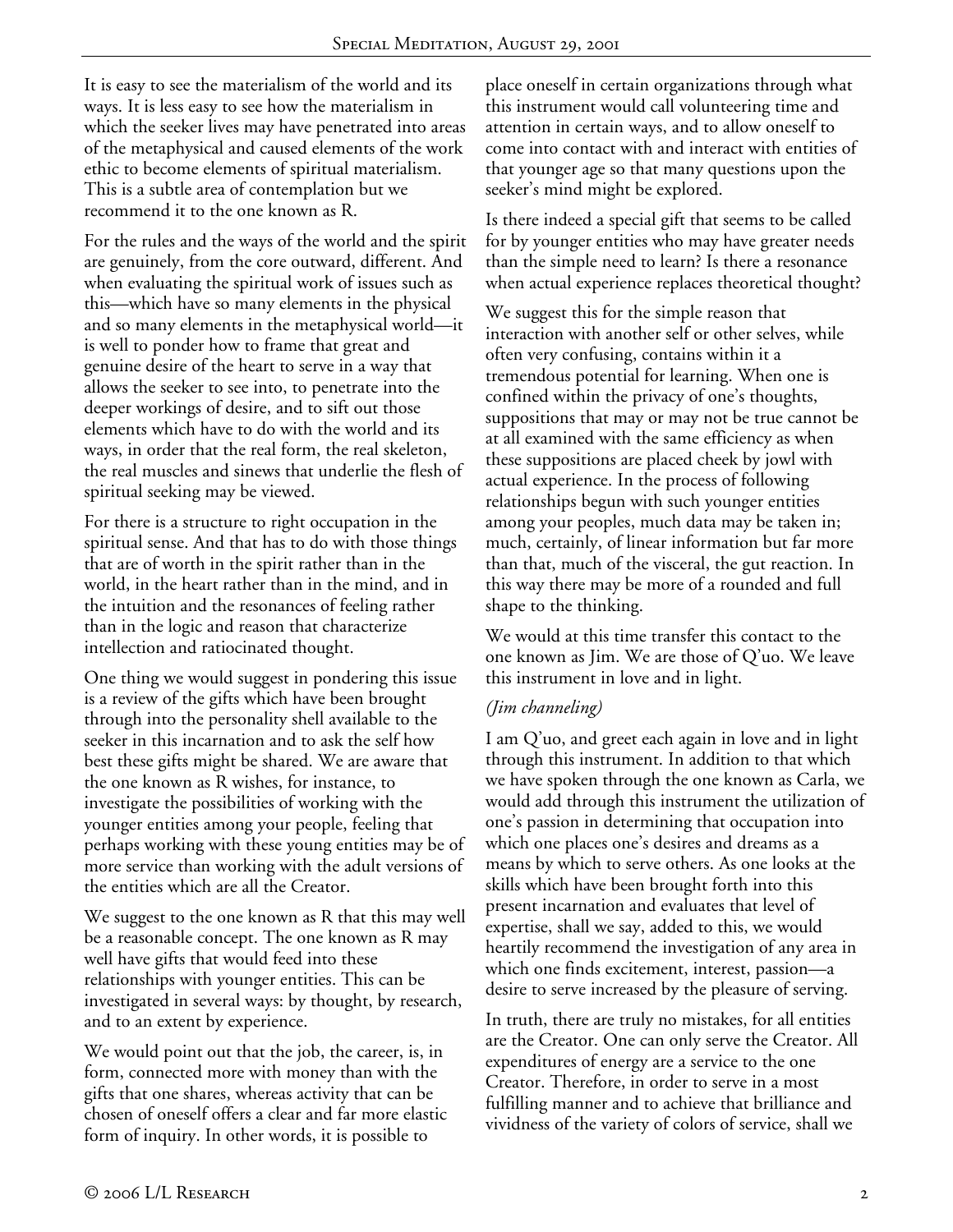say, it is well, whatever choices one makes, that there be a passion for the choice made to propel one, in a day by day manner, into the service and through the service to those whom you serve.

In this way the lessening of excitement which the one known as R has observed occurring in his patterns may be ameliorated and the most full expression of the heart of the desire to serve might be achieved wherever passion is found. For passion is a kind of a pre-incarnative gift. [It is] a continuance of that which has previously opened one's heart [which] again finds resonance in the present incarnation by the expression of a passionate desire to be of service in a certain manner.

At this time we would suggest the asking of the second query.

**R:** The second question I have concerns a pattern of looking for a mated relationship in my life, finding one, and then the relationship ending soon after. I wonder if there is a spiritual structure to such a relationship and if I am putting expectations in such a relationship from the beginning and therefore not allowing the passion or the true love to flow. If you can comment on it, I appreciate it. I am once again looking for suggestions on how to explore this pattern deeper.

I am Q'uo, and am aware of your query, my brother. The mated relationship is a specific kind of service, an experience of mutual desire for seeking the one Creator, for serving the one Creator, and for sharing the life pattern out of which seeking and service are born. Thusly, you may consider the words which we have spoken concerning the occupation and its service as being applicable to the mated relationship as well.

There is the need to love and to be loved which is as normal and natural a function of the human being as is the sleeping, the eating, the breathing, and the moving about within your illusion.

The experience of being of service with the mate is one which has a great deal of joy and direction in that each in the mated relationship feels a kind of wholeness which is not present outside the mated relationship when one is alone.

Although it is quite possible for each entity to be of great service and to seek with great purity in a solitary fashion, the yoke of such

honor/duty/experience is more easily borne when shared.

In opening oneself to such a relationship there is the need to become truly open, to prepare the self for change and to be willing to accept the changing currents and depths of the river of life. For once there is an expectation to which one holds strictly or dearly, then that expectation can become an obstacle to this opening of the self to that which the potential mated relationship brings to the self.

Thusly, it is well, when considering the possibilities of the mated relationship, to truly examine the heart's desires. For when allowed to express truly, these desires may move far past the boundaries of mental contemplation. Thusly, the romantic involvement within your illusion has oftentimes been seen to originate in the stars, shall we say, so that forces outside of the self are given the opportunity to move the self as the wind and the weather move a sailboat upon your sea.

At this time we would transfer this contact to the one known as Carla. We are those of Q'uo.

# *(Carla channeling)*

We are again with this instrument. We are those of Q'uo.

For you see, my brother, the entire self is here to love and to be loved; not simply the conscious self, the self with expectations, but the entire self, the whole, utter, real, complete, universal self.

And one can not approach that which is a consuming fire, that which changes the life, that to which one must surrender at one level, as if it were hiring someone to fill a position. One cannot choose a mate. That is, one can choose a mate, but one shall get what one has chosen. The product of rational thought may or may not be that emblem of love which so speaks to your own whole self.

There is that element in that other person that is the face of the Creator that allows you to see into the Creator through that person. There needs to be something within the choice that must be made, that cannot be denied, that is felt passionately to be sufficient cause of the discomfort, suffering and pain of surrender to a relationship.

For any relationship, while it will not change you, precisely, will change so much about your experience! It is as though you will have set into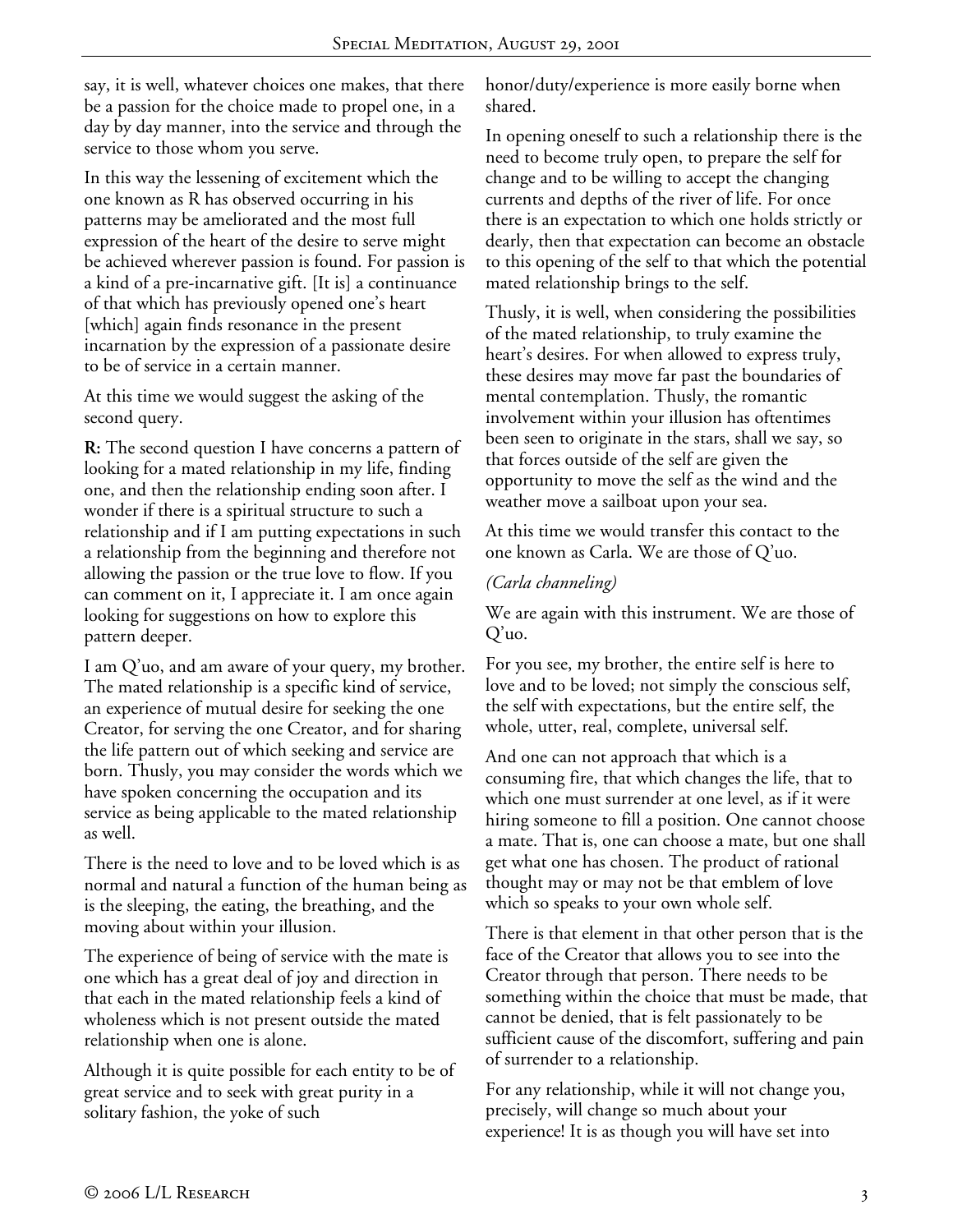motion the wheels of transformation in such a way that they are never under your control in any substance of sense. Nor are they in the hands of the other involved in a mated relationship. For that entity, too, will be challenged to so love you as the face of the Creator that she can see more of the Creator in herself because she has you as her mirror.

Certainly, a relationship can be made; a home can be created with any chosen mate. But to move beyond pattern into spontaneous energy which creates its own patterns, there is the need to find that focus that is worth the sacrifice of the old self and that inspires the faith and the trust of the self to release the protective layers around the heart, that the self may offer itself its life and its service to another.

Each in a mated relationship does this and it is not an "I" or a "she" but a "we" and an "us" to which each surrenders; that oversoul or higher self that the two become in union when mated. So there is not simply the self and the other self but there is that divine union which contains the Creator to which both have surrendered.

This is the glory of the committed or mated relationship. This is the beginning for great potential for learning and for an expansion of service depending upon that creature that both have become as a "we" and an "us."

Again, to move from the head to the heart is to find reasons for what this instrument would call sacrifice. In any new choice there is, as the one known as R has said, the initial joy, the initial thrill of something new, and something perhaps better. But then, no matter how good that new choice is, there comes the moment when the new job or the new relationship is more fully seen and something akin to despair can crop up, for it is now seen, as the one known as R has said, that here lie feet of clay; here lie, in a job, tasks that ring hollow and do not resonate.

This instrument has been working at the occupation which she now enjoys for some stretch of time and from this instrument's experience there seems to be, even for the most fully fulfilled worker, still those times when the job seems sterile and without true appeal.

And we find that in this instrument's mind that this instrument has often said to herself at such times that this is not about the job, this is about the process. It is not the fault of those situations that

define a job description. It is about what cycles and what patterns through which the entity, as a personality and as a deeper spiritual seeker, is going and which can be expected to continue throughout the incarnation that is full of its cycles and will always be so as long as third-density conditions exist which encourage cyclical patterns: waking and sleeping, eating and being hungry, being happy and being unhappy.

These cycles are very stubborn within the human personality and are built into that constant pulse of spirit in order that the illusion may be what the illusion is intended to be: a disquieted, confusing, distracting and ultimately successfully humbling experience that brings one out of oneself and down upon one's knees in many ways, and ready to open the self to that which is desired.

For all things that are desired will create the new patterns of change and change is always difficult. All new choices will seem wrong at a certain point, at many points in a cyclically repeating pattern.

What shores up the confidence of one who is moving from the heart is that feeling of being true to the self, right or wrong, and that feeling of being able, if one is wrong, to accept that and move forward, bolstered by the passion that moved the seeker in the first place to make a change so that the self may see into these cycles and yet may still, by following the heart and following desire, locate those precious elements that need to be within the life—be it the job or the people. Identifying not by sight but by the eyes of the heart, not by reason, but by confidence in those memories of desire that the heart speaks.

#### *(Side one of tape ends.)*

# *(Carla channeling)*

For the Creator wishes each child to fulfill every desire, to ask every question, to knock at all the doors that call to him.

We are aware that the one known as R wished that we keep this session brief and we are aware too that the sound of the tape recorder means that we have not fulfilled his expectations. However, we can fulfill it at this time by relinquishing our hold upon this instrument and this group and thanking the one known as R for these very heartfelt and genuine questions.